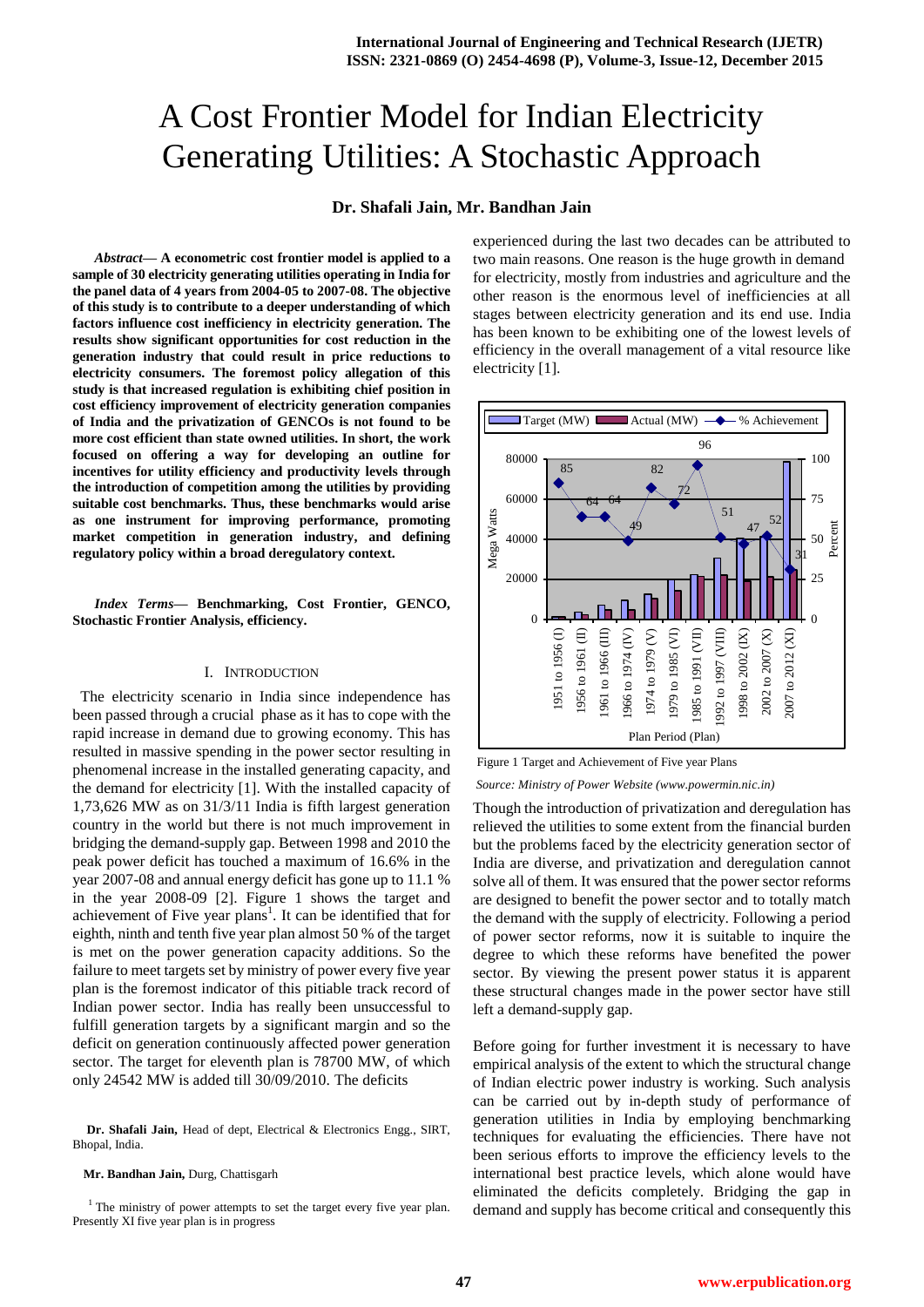strongly necessitates review of performance of generation utilities. The requirement of large investments in the power sector and the rising cost of electricity provision have intensified the need for increased efficiency. As the investment required in generation of electricity is huge, even a small improvement in production efficiency may result in significant benefits. Increasing demand and consumption of electricity requires higher efficiency for power generation units and lower cost for consumers.

When reform is being contemplated, performance appraisal is an essential condition for determining the exigency of that reform and how much gain can be expected and also performance appraisal over time is decisive in assessing the triumph of that process (including regulatory components) in generating enhanced outcomes. The incentive based regulatory regimes can be created based on performance analysis and benchmark competition amongst a number of utilities can be promoted. Since the country has not reached a mature stage in the development of electricity infrastructure unlike the case of developed countries, there is a very good opportunity to learn from mistakes and adopt a suitable model for the country [1]. Cost efficiency improvements are always win-win options for the existing utilities as benchmarking the operational and financial aspects can free up resources, which can bring down the overall resource requirement for utilities [3]. All of this would however, require application of formal benchmarking techniques to evaluate performance at regular intervals. Benchmarking has proven to be powerful way in pressurizing utilities to provide better services to customers.

The cost benchmarking of utility performance for regulation is tough and requires precise cost evaluations. There are important differences among companies in business conditions that influence cost and so it is difficult to establish benchmarks that properly control for such conditions even with abundant and high quality data [4]. Here an attempt is made for assessment measure cost efficiency opportunities for Indian electric generation facilities. The cost efficiency analysis would be useful for the regulators in decreasing the electricity price and offer valuable lessons to ensure that the new structure being adopted is better than the regulatory and legislative framework designed a few decades back [5].

### II. METHODOLOGY

The cost benchmarking of utilities can be carried out so that cost controls can be implemented. Inefficiency can be resulted from technological deficiencies or non-optimal allocation of resources into production. This approach provide a very straight- forward method of computing inefficiency measures for each utility based on deviations from a cost frontier as with regard to accuracy, there is currently no effectual means to recognize the sustainable minimum cost of utility service. The efficiency in the Indian electricity industry has been analyzed by Chitkara [6], Shanmugam *et al.* [7], Behera *et al.*[8], Thakur *et al.* [9], Meenakumari *et al.* [10], Yadav *et al.* [11] but the available literature does not convey little information about the cost benchmarking of generation companies (GENCOs) for India. This clearly indicates one immediate step to be taken is to have a cost analysis of generation companies in India by using benchmarking tools. It is clear that for the first time a work is carried out for the cost benchmarking of the generation companies of India using a parametric approach.

The Stochastic Frontier Analysis (SFA) was originated by Aigner, Lovell and Schmidt and Meeusen and Van den Broeck in 1977 [12, 13]. SFA is a parametric method used to estimate the efficient frontier and efficiency scores. In this approach econometrics is used to construct a parametric frontier over the data (with adjustments for noise). The main advantage of this approach is that it takes into account influence of measurement errors and other noise. It also permits the estimation of standard errors and tests of hypotheses. SFA requires specification of a cost or production function involving assumptions about the firms' production technologies. Assessment of efficiency scores in SFA is similar to that of COLS. In addition, SFA recognizes the possibility of stochastic errors. This reduces reliance on measurements of a single efficient firm. However, accounting for stochastic errors requires specification of a probability function for distribution of the errors and distribution of inefficiencies (e.g. half normal).

The stochastic cost frontier can be defined as

$$
\ln(C_i) = f(y_i, w_i; \beta) + v_i + u_i, \qquad i = 1, 2, \dots N, \qquad (1)
$$

where  $C_i$  = observed cost of production for the  $i_{th}$  firm;

 $f(.)$  = suitable functional form (such as cobb-douglas or the translog);

 $y_i$  = output quantity;

 $w_i = (K \times 1)$  vector of (exogenous input prices);

 $\beta$  = vector of unknown parameters to be estimated;

 $v_i$  = random errors, and are assumed to be independently distributed; and

 $u_i$  = non-negative cost inefficiency effect (which is often assumed to have a half-normal or truncated-normal distribution).

The overall cost/economic efficiency  $(EE_i)$  may be calculated as the ratio of frontier minimum cost (with  $u_i = 0$ ) to observed cost,

$$
EE_i = \exp(-u_i), \qquad 0 \le EE_i \le 1 \tag{2}
$$

#### III. MODEL SPECIFICATIONS AND RESULT ANALYSIS

 SFA has been applied as an analytical tool to assess the efficiencies and subsequently derive the cost benchmarks based on the comparison of the 30 Indian electricity generating companies (GENCOs) consisting of 7 SEBs, 8 Electricity/Power departments (EDs/PDs), 1 Power Corporation (PC) and 14 entities comprised the unbundled state owned electric utilities (SOEUs)<sup>2</sup>.

## *A. SFA Cost Frontier Model:*

In modeling electricity cost function for power generating company except hydro power generating company, it is understood that electricity is produced by three inputs;

```
<sup>2</sup> See appendix
```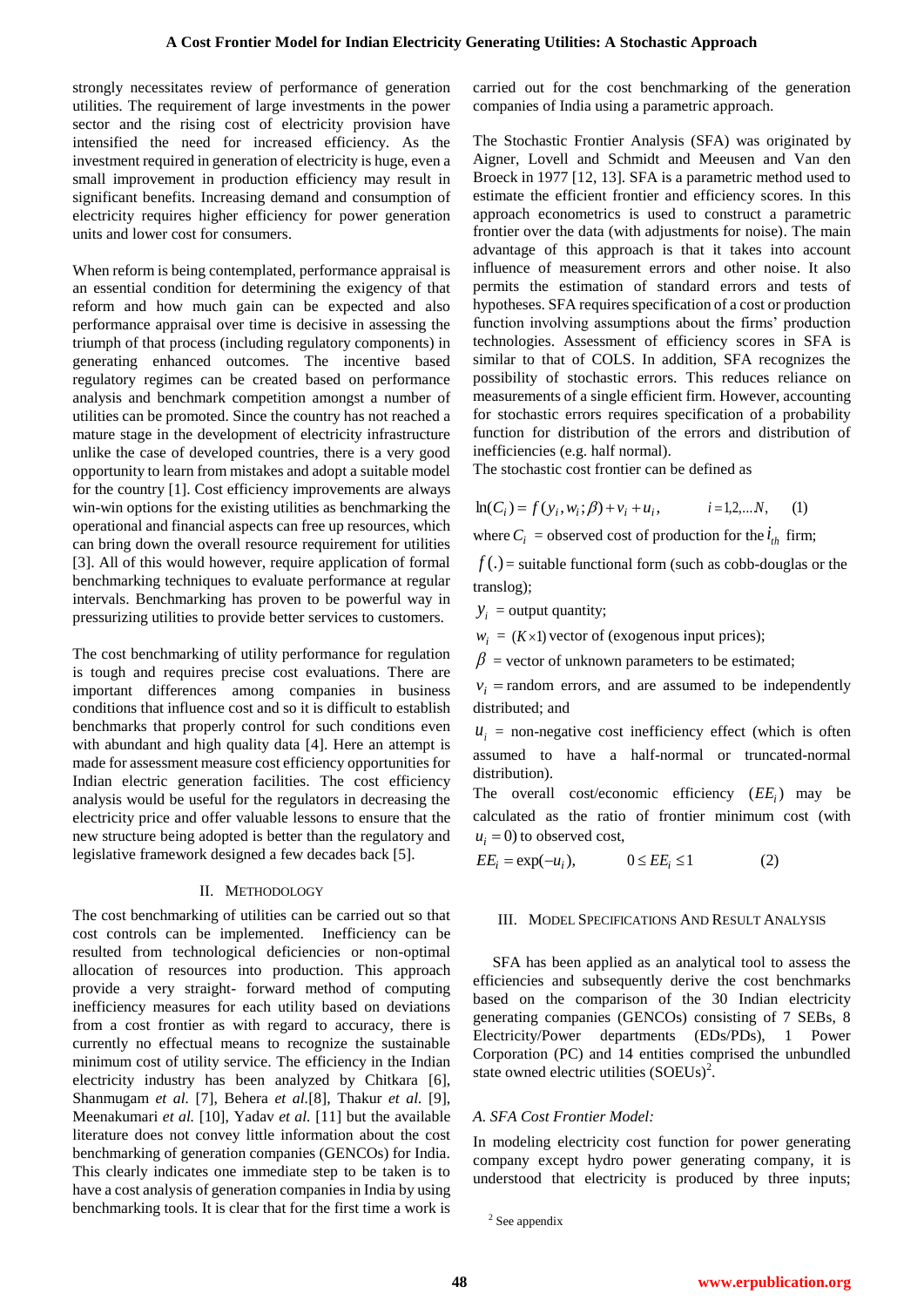capital, labor and fuel. The capital cost of the power station depends upon the capacity of the power station In the above SFA model some key environmental variables are also included such as plant load factor, max demand and per capita consumption; and five dummies parameters like : REG, PRIV, THER, HYDR and THER+HYDR are also incorporated.

Lower the maximum demand of the power station, the lower is the capacity required and therefore lower is the capital cost of the plant. Similarly higher load factor means more average load or more number of units generated for a given maximum demand and therefore overall cost per unit of electrical energy generated is reduced due to distribution of standing charges which are proportional to maximum demand and independent of number of units generated [14]. The other variable is per capita consumption which directly conveys information about the economic development of the country and is considered to be an important variable which may affect the technical efficiency.

Since out of 30 companies under study, only 14 are unbundled of which two (Delhi and Orissa) are privatized, therefore it is necessary to identify there is any efficiency performance differences between regulated companies in states, which regulate the market, and the ones, which are deregulated the effect is analyzed by including dummies REG and PRIV. This exercise aims to help the understanding of the main determinants of the evolution of cost efficiency, focusing its relationship with the restructuring process implemented in the 1990s. Also thermal power constitutes 64.6 % of total electricity production in India and the majority of the companies included in the study are having one or more thermal based plants, consequently it is obliged including a variable investigating this effect. Hence the remaining three dummies: THER, HYDR and THER+HYDR are included to take in the effect of type of power plants (thermal, hydro and thermal plus hydro) of generating company.

The cost data for the generation companies is taken from the Report of Power Finance Corporation (PFC) on state power utilities of India and the remaining parameters are taken from the different years from "General Review" published by CEA [15, 16]. The description and summary statistics of parameters is revealed in table I.

The company's total cost of generating electricity can be represented by:

$$
C = f(Y, P_K, P_L, P_F, Z_1, Z_2, Z_3, REG, PRIV, THEN, HYDR, THEN + HYDR, T)
$$
\n(3)

The variables outlined above are highly correlated<sup>3</sup>. The generation utilities are presumed to minimize cost and share the same production technology. As a result, equations of the cost frontier function must be non-decreasing, concave,

linearly homogeneous in input prices and non-decreasing in output.

Although the translog form is more flexible in that it does not impose any technological restriction and allows for variation of scale economies with output, the assumption of concavity is automatically satisfied in cobb-douglas, and the homogeneity (imposing degree one in input prices) restriction can be imposed by normalizing the costs and prices by the price of one of the input factors. The concavity condition requires that the matrix of second order derivatives of the cost function with respect to input prices be negative semidefinite [17]. After imposing homogeneity restriction, the econometric cost benchmarking model in cobb-douglas and translog form for power generation companies can be estimated as:

$$
\ln\left(\frac{C}{P_K}\right)_{it} = \beta_0 + \beta_y \ln(Y_{it}) + \beta_1 \ln\left(\frac{P_L}{P_K}\right)_{it} + \beta_2 \ln\left(\frac{P_F}{P_K}\right)_{it} + \beta_t t + \delta_1 \ln(Z_{1it}) + \delta_2 \ln(Z_{2it}) + \delta_3 \ln(Z_{3it}) + \delta_4 (REG) + \delta_5 (PRIV) + \delta_6 (THER) + \delta_7 (HYDR) + \delta_8 (THER + HYDR) + v_{it} + u_{it}
$$

$$
i = 1, 2...30 \qquad \qquad t = 1, 2...4 \tag{4}
$$

$$
\ln\left(\frac{C}{P_K}\right)_i = \beta_0 + \beta_y \ln(Y_{it}) + 0.5\beta_{yy} [\ln(Y_{it})]^2 + \beta_1 \ln\left(\frac{P_L}{P_K}\right)_i + \beta_2 \ln\left(\frac{P_F}{P_K}\right)_{it} + 0.5\beta_{11} \left[\left(\frac{P_L}{P_K}\right)_{it}\right]^2 + 0.5\beta_{22} \left[\left(\frac{P_F}{P_K}\right)_{it}\right]^2 + \beta_3 \ln(Y_{it}) \left[\ln\left(\frac{P_L}{P_K}\right)_{it}\right]^2 + \beta_4 \ln(Y_{it}) \left[\ln\left(\frac{P_L}{P_K}\right)_{it}\right] + \beta_{y2} \left{\ln(Y_{it}) \left[\ln\left(\frac{P_F}{P_K}\right)_{it}\right]\right} + \beta_{12} \left[\ln\left(\frac{P_L}{P_K}\right)_{it}\right] \ln\left(\frac{P_F}{P_K}\right)_{it} + \beta_{11} [\ln(Y_{it})]t + \beta_4 \left[\ln\left(\frac{P_L}{P_K}\right)_{it}\right] + \beta_2 \left[\ln\left(\frac{P_F}{P_K}\right)_{it}\right] + \beta_1 t + 0.5\beta_{it} t^2 + \delta_1 \ln(Z_{1it}) + \delta_2 \ln(Z_{2it}) + \delta_3 \ln(Z_{3it}) + \delta_4 (REG) + \delta_5 (PRIV) + \delta_6 (THER) + \delta_7 (HYDR) + \delta_8 (THER + HYDR)
$$

$$
i = 1, 2...30 \qquad t = 1, 2...4 \tag{5}
$$

which corresponds to following restrictions:

$$
\sum_{j=1}^{2} \beta_j = 1; \ \sum_{j=1}^{2} \beta_{1j} = 0; \ \sum_{j=1}^{2} \beta_{2j} = 0; \ \sum_{j=1}^{2} \beta_{jt} = 0 \qquad (6)
$$

Symmetry is also imposed such that  $\beta_{12} = \beta_{21}$ . These restrictions decrease the number of parameters to be estimated. In this analysis, these conditions were not imposed, but may be inspected from the estimated parameters.

<sup>3</sup> Pearson correlation is 0.788 for Total cost-Units generated; 0.962 for Total cost-Capital cost; 0.661 for Total cost-Labor cost; 0.847 for Total cost– Fuel cost ;0.676 for Units generated-Capital Cost; 0.658 for Units generated-Labor cost; 0.930 for Units generated– Fuel cost; 0.580 for Capital cost-Labor cost; 0.710 for Capital cost-fuel cost; and 0.691 labor cost-fuel cost.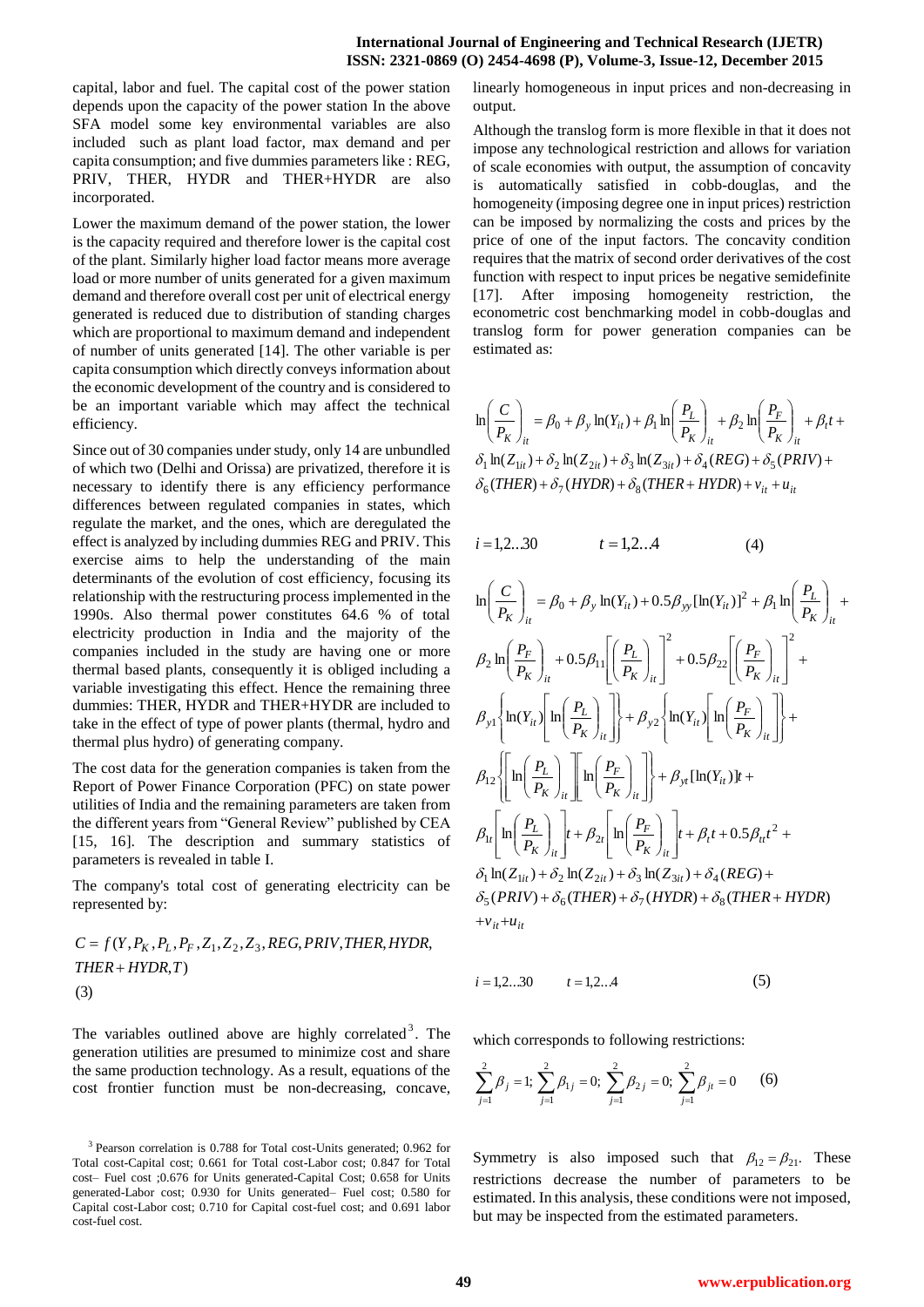## **A Cost Frontier Model for Indian Electricity Generating Utilities: A Stochastic Approach**

| Variable                                                                                                | Description                                                    | Mean   | Std Dev. | Max          | Min      |
|---------------------------------------------------------------------------------------------------------|----------------------------------------------------------------|--------|----------|--------------|----------|
| $\mathcal{C}$                                                                                           | Total cost of generation of electricity (Rs<br>Crores)         | 4652.9 | 4527     | 18245        | 12       |
| Y                                                                                                       | Electricity generated (GWh)                                    | 13144  | 16912    | 72770        | 1.32     |
| <b>PK</b>                                                                                               | Capital price (Rs/MW)                                          | 2.61   | 2.69     | 15.6         | 0.02     |
| PL                                                                                                      | Labor price (Rs/number of employees)                           | 0.05   | 0.14     | 0.87         | 0.01     |
| PF                                                                                                      | Fuel price (Rs/GWh)                                            | 0.1    | 0.14     | 0.62         | $\theta$ |
| Z1                                                                                                      | Plant load factor (%)                                          |        | 37.42    | 91.4         | $\theta$ |
| Z <sub>2</sub>                                                                                          | Max demand (MW)                                                |        | 4146     | 18441        | 45       |
| Z <sub>3</sub>                                                                                          | Per capita consumption (GWh)                                   |        | 551.91   | 2692         | 75.06    |
| <b>REG</b>                                                                                              | Dummy variable to indicate unbundled utility                   |        |          | 1            | $\theta$ |
| <b>PRIV</b>                                                                                             | Dummy variable to indicate privatized<br>generation company    |        |          | 1            | $\Omega$ |
| <b>THER</b>                                                                                             | Dummy variable to indicate thermal power<br>generating company |        |          | $\mathbf{1}$ | $\Omega$ |
| <b>HYDR</b>                                                                                             | Dummy variable to indicate hydro power<br>generating company   |        |          | 1            | $\Omega$ |
| Dummy variable to indicate generating<br>company producing both thermal and hydro<br>THER+HYDR<br>power |                                                                | 0.467  |          | 1            | $\Omega$ |

TABLE I EXPLANATION OF VARIABLES FOR COST FRONTIER MODEL OF GENCOS

# *B. Hypotheses Test Results and Parameter Estimates*

The results of the likelihood ratio tests are presented in table II. The first hypothesis is conducted to find whether the Cobb Douglas is the right functional form. The first hypothesis that the Cobb-Douglas functional form was the best-fit functional form for the data was rejected. The second hypothesis that there was absence of inefficiency effects in the production process was rejected, while the third hypothesis that the half normal representation is correct distributional form for the data is also rejected. The fourth hypothesis technically inefficiency effects are absent from the production function model i.e. model is equivalent to the average response function (Full Frontier Model), which can be efficiently estimated by ordinary least square (OLS) regression is also rejected for all the three models. The last hypothesis that the panel data is not applicable for the model is rejected that means the panel data can be applied to the model.

The results of hypotheses clearly show the presence of technical inefficiency and that the truncated-normal representation is correct distributional form for the data. It is confirmed from table III that the variables have the expected signs<sup>4</sup>, with the total cost increasing with the price of labor which is significant at 10 % with value of 0.1406. Moreover, the total cost increases with energy generated. Furthermore, the cross-variables also explain the total cost.

<sup>4</sup>The fuel price is having an unexpected negative sign but is found to be insignificant

All the three environmental variables involved in the cost efficiency analysis are not significant. Dummies REG, THER and TER+HYD are significant at 5%, 1 % and 1% level of significance respectively. It is concluded that regulation does play a vital role in the cost efficiency drive of the Indian electricity generating companies. The result is different from the conclusion identified from the results of [Barros](file:///F:/New%20hyperlink/2007,%20barros.ppt) *et al.* [w](file:///F:/New%20hyperlink/2007,%20barros.ppt)ho analyzed the cost efficiency in the hydroelectric generating plants of a main Portuguese electricity enterprise EDP (Electricity of Portugal) between 1994 and 2004 and found that increased regulation is not playing any major role in efficiency development of hydroelectric dams [18]. The dummy PRIV in the model suggests that privately owned utilities are not more cost efficient than publicly owned utilities. Policymakers are thus advised not to uncritically adopt the position that continuing privatization will generate cost reductions. The companies generating both hydel and thermal power is also indicating the positive effect in cost efficiency as compared to thermal generating companies concluding that the thermal-based power may be a constraint in improving the cost efficiency is a misconception to some extent. This fact is further verified by the insignificance of the coefficient of fuel price in the model.

The coefficients of the time trend are interpreted as a measure of technical change. The trend is positive with elasticity of 0.3445 indicating technical progress of 34.45 % per annum. The trend square is negative, which signifies that cost increases over time at a decreasing rate. This is an expected result for this industry. The generation companies whether thermal based or hydro based are driven by technology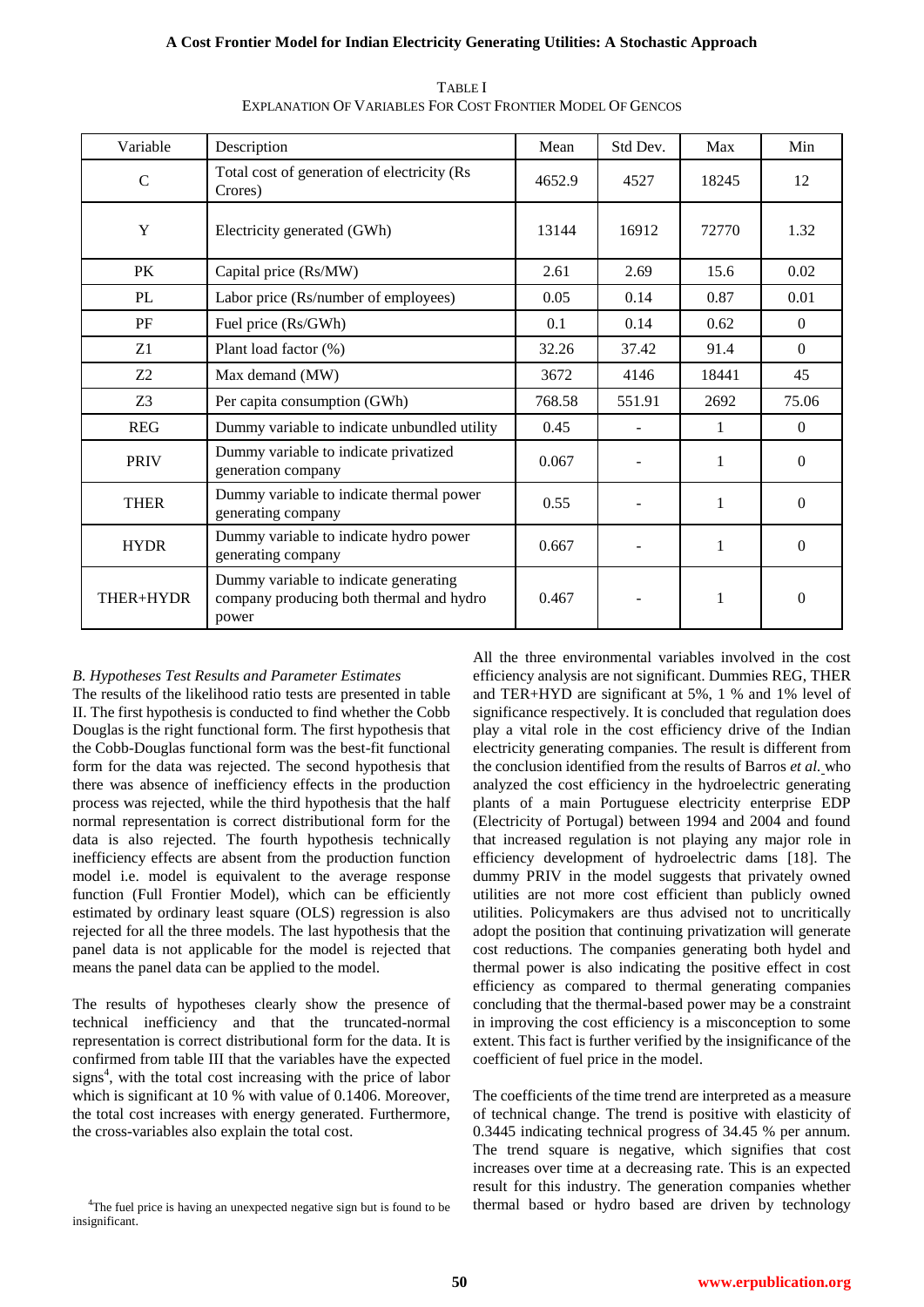## **International Journal of Engineering and Technical Research (IJETR) ISSN: 2321-0869 (O) 2454-4698 (P), Volume-3, Issue-12, December 2015**

improvements based on extreme competition observed in the energy market; therefore a negative sign is expected for the square trend in the cost frontier. The gamma efficient parameter signifies that on average 60 % of the costs are imputable to inefficiency according to the frontier. Moreover, the sigma has a value of 64%, signifying heterogeneity in this data set, therefore the policy designed to increase efficiency has to take into account this heterogeneity.

TABLE II RESULTS OF HYPOTHESES FOR COST FRONTIER MODEL OF **GENCOS** 

| Null<br>Hypotheses                                                                 | $\chi^2$ -critical<br>value | $\chi^2$ -calculated<br>value | Decision                  |
|------------------------------------------------------------------------------------|-----------------------------|-------------------------------|---------------------------|
| H <sub>0</sub> : $\beta_{ik}$ = 0                                                  | 18.3                        | 126.18                        | $H_0$ : Rejected          |
| H <sub>0</sub> : $\gamma = 0$                                                      | 5.138                       | 125.16                        | $H_0$ : Rejected          |
| H <sub>0</sub> : $\mu = 0$                                                         | 7.045                       | 127.8                         | H <sub>0</sub> : Rejected |
| H <sub>0</sub> : γ = δ <sub>0</sub> =δ <sub>1</sub> =<br>$\delta_2 = \delta_3 = 0$ | 17.67                       | 92.14                         | $H_0$ : Rejected          |
| $H_0: η = 0$                                                                       | 3.84                        | 6.46                          | $H_0$ : Rejected          |

TABLE III ESTIMATION OF PARAMETERS FOR COST FRONTIER MODEL OF GENCOS

| Variables                                      | Parameters       | Coefficient | T-ratio   |  |  |
|------------------------------------------------|------------------|-------------|-----------|--|--|
| Cost function factors                          |                  |             |           |  |  |
| Intercept                                      | $\beta_0$        | 1.4917*     | 9.7039    |  |  |
| In(units generated)                            | $\beta_{y}$      | 1.18978     | 15.9143   |  |  |
| In(units<br>generated)<br>*In(units generated) | $\beta_{\rm vv}$ | $0.1731*$   | 10.4428   |  |  |
| In(labor price)                                | $\beta_1$        | $0.1631**$  | 2.3169    |  |  |
| In(fuel price)                                 | $\beta_2$        | $-0.0284$   | $-0.5867$ |  |  |
| In(labor price)*ln(labor<br>price)             | $\beta_{11}$     | $-0.0086$   | $-0.5483$ |  |  |
| In(fuel<br>price)*ln(fuel<br>price)            | $\beta_{22}$     | $0.0258**$  | 2.3833    |  |  |
| In(units<br>generated)*In(labor<br>price)      | $\beta_{\rm v1}$ | $-0.0502*$  | $-4.1966$ |  |  |
| In(units<br>generated)*In(fuel<br>price)       | $\beta_{v2}$     | $-0.121***$ | $-1.7100$ |  |  |
| In(labor price)*ln(fuel<br>price)              | $\beta_{12}$     | $0.0269***$ | 1.7723    |  |  |
| In(units generated)*time                       | $\beta_{yt}$     | $-0.0016$   | $-0.0964$ |  |  |
| In(labor price)*time                           | $\beta_{1t}$     | $-0.0171$   | $-0.7766$ |  |  |
| In(fuel price)*time                            | $\beta_{2t}$     | 0.0117      | 0.9245    |  |  |
| Time                                           | $\beta_t$        | $0.3445**$  | 2.5028    |  |  |
| Time squared<br>Inefficiency factors           | $\beta_{tt}$     | $-0.1484**$ | $-2.6889$ |  |  |
| Intercept                                      | δo               | $-0.2581$   | $-0.5717$ |  |  |
| In(Plant load factor)                          | $\delta_1$       | $-0.0205$   | $-0.2583$ |  |  |
| In(Max demand)                                 | $\delta_2$       | $-0.1655$   | $-1.3439$ |  |  |

| In(Per capita)            |                       |             |           |
|---------------------------|-----------------------|-------------|-----------|
| consumption)              | $\delta_3$            | $-0.0526$   | $-0.5502$ |
| Dummy REG                 | $\delta$ <sup>4</sup> | $-1.9000*$  | $-3.1982$ |
| Dummy PRIV                | $\delta_5$            | 0.3515      | 0.4521    |
| Dummy THER                | $\delta_6$            | 1.8604*     | 5.1514    |
| Dummy HYD                 | $\delta_7$            | $0.4100***$ | 1.6758    |
| Dummy THER+HYD            | $\delta_8$            | $-1.9986*$  | $-4.8440$ |
| Variance factors          |                       |             |           |
| Sigma squared             | $\sigma^2$            | $0.4100**$  | 2.3286    |
| Gamma                     | $\gamma$              | $0.6024**$  | 2.5686    |
| Loglikelihood function    | LLF                   | 22.1728     |           |
| LR test of one side error | LR                    | 92.1477     |           |
| Restrictions              | R                     | 10          |           |

*Note: This value is obtained from table 1 of Kodde and Palm (1986) which gives critical values for the tests of null hypotheses.* 

*\*, \*\*, \*\*\* Estimate is significant at 1%, 5%, 10% level of significance respectively.* 

# *C. Cost Efficiency Analysis*

SFA yearly and average cost efficiency scores for GENCOs for the period of four years are shown in table IV. GENCOs with a score equal to one are on the frontier, while those with a score lower than one are above the cost frontier of best practices. The average cost efficiency of 30 GENCOs is 0.638 as seen from table IV, signifying that the companies are approximately 36% far from the efficient frontier and could decrease their output cost by 36% without decreasing their input, which, in this case, is the price of labor and the price of fuel and still producing the same output. None of the companies are totally cost efficient. For this study, it can be accomplished that the MAHA GENCO is the most cost efficient company in sample of 30 companies or is cost efficient as compared to other companies/states, with the SFA CE score of 0.965 indicating that these are almost only 3.5 % away from the efficient cost frontier. BSEB is highly cost inefficient since it is having the average cost efficiency score of 0.126 signifying that the cost can be decreased by approximately 87%.

TABLE IV YEARLY AND AVERAGE COST EFFICIENCIES FOR COST FRONTIER MODEL OF GENCOS

| S.No.          | Utility               | 2005  | 2006  | 2007  | 2008  | Mean  |
|----------------|-----------------------|-------|-------|-------|-------|-------|
| 1              | <b>HPGCL</b>          | 0.946 | 0.943 | 0.952 | 0.939 | 0.939 |
| $\overline{2}$ | <b>HPSEB</b>          | 0.582 | 0.58  | 0.591 | 0.619 | 0.592 |
| 3              | <b>J &amp; K PDCL</b> | 0.941 | 0.929 | 0.951 | 0.938 | 0.94  |
| $\overline{4}$ | <b>PSEB</b>           | 0.792 | 0.877 | 0.861 | 0.84  | 0.841 |
| 5              | <b>RRVUNL</b>         | 0.96  | 0.964 | 0.963 | 0.962 | 0.962 |
| 6              | <b>UPRVUNL</b>        | 0.956 | 0.956 | 0.961 | 0.953 | 0.956 |
| 7              | <b>UJVNL</b>          | 0.954 | 0.955 | 0.949 | 0.942 | 0.95  |
| 8              | <b>IPGCL</b>          | 0.801 | 0.787 | 0.796 | 0.781 | 0.791 |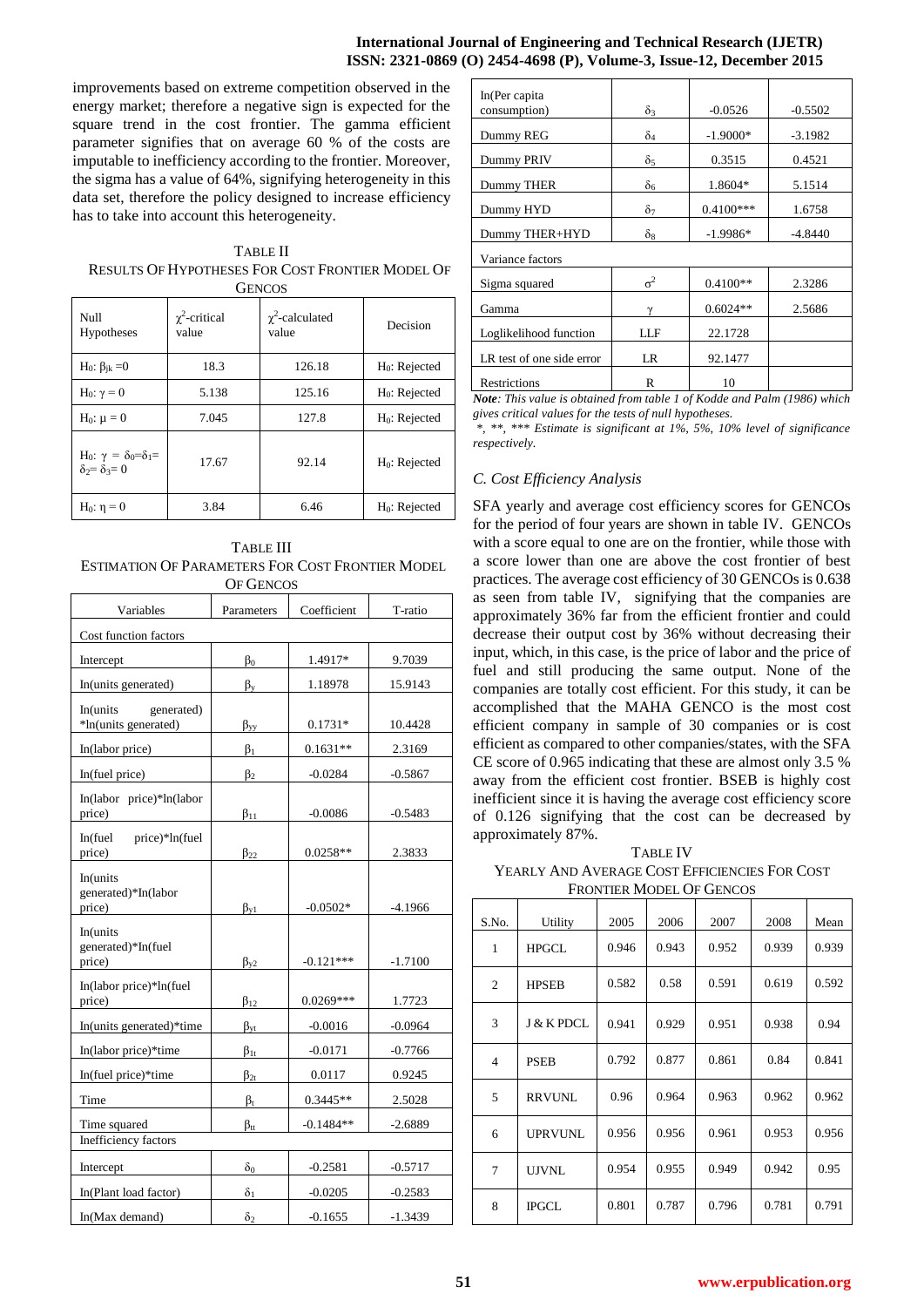| A Cost Frontier Model for Indian Electricity Generating Utilities: A Stochastic Approach |  |  |
|------------------------------------------------------------------------------------------|--|--|
|------------------------------------------------------------------------------------------|--|--|

| 9  | GSECL                           | 0.965 | 0.959 | 0.961 | 0.962 | 0.962 |
|----|---------------------------------|-------|-------|-------|-------|-------|
| 10 | <b>MPGENCO</b><br>/MPPGCL       | 0.899 | 0.816 | 0.862 | 0.953 | 0.88  |
| 11 | <b>CSPGCL</b>                   | 0.826 | 0.909 | 0.858 | 0.734 | 0.826 |
| 12 | <b>MAHAGE</b><br>NCO/MSP<br>GCL | 0.968 | 0.963 | 0.965 | 0.964 | 0.965 |
| 13 | Goa PD                          | 0.838 | 0.861 | 0.862 | 0.663 | 0.796 |
| 14 | <b>APGENCO</b>                  | 0.964 | 0.963 | 0.966 | 0.965 | 0.964 |
| 15 | <b>KPC</b>                      | 0.958 | 0.959 | 0.965 | 0.961 | 0.961 |
| 16 | <b>KSEB</b>                     | 0.678 | 0.74  | 0.756 | 0.745 | 0.728 |
| 17 | TNEB                            | 0.831 | 0.813 | 0.916 | 0.843 | 0.849 |
| 18 | Puducherry<br><b>PCL</b>        | 0.972 | 0.967 | 0.939 | 0.967 | 0.961 |
| 19 | <b>BSEB</b>                     | 0.125 | 0.118 | 0.115 | 0.154 | 0.126 |
| 20 | JSEB                            | 0.567 | 0.568 | 0.716 | 0.583 | 0.602 |
| 21 | <b>OPGCL</b><br>and OHPC        | 0.949 | 0.936 | 0.952 | 0.944 | 0.945 |
| 22 | WBPDCL                          | 0.962 | 0.962 | 0.963 | 0.954 | 0.96  |
| 23 | Sikkim PD                       | 0.556 | 0.8   | 0.462 | 0.419 | 0.527 |
| 24 | <b>APGCL</b>                    | 0.378 | 0.418 | 0.192 | 0.605 | 0.336 |
| 25 | Manipur PD                      | 0.701 | 0.59  | 0.556 | 0.621 | 0.613 |
| 26 | MeSEB                           | 0.585 | 0.505 | 0.524 | 0.612 | 0.553 |
| 27 | Nagaland<br>PD                  | 0.725 | 0.618 | 0.761 | 0.836 | 0.726 |
| 28 | TSECL                           | 0.779 | 0.777 | 0.797 | 0.775 | 0.782 |
| 29 | Arunachal<br>PD                 | 0.645 | 0.595 | 0.639 | 0.78  | 0.658 |
| 30 | Mizoram<br>PD                   | 0.558 | 0.413 | 0.427 | 0.543 | 0.476 |
|    | Mean                            | 0.649 | 0.634 | 0.598 | 0.678 | 0.638 |

## V. CONCLUSIONS

The above analysis gives the cost benchmarks for improving the performance operation of power generation companies. The application of the parametric cost frontier model to Indian power generation industry can be used as a tool for policy makers. The foremost policy allegation of this study is that increased regulation is exhibiting chief position in cost efficiency improvement of electricity generation companies of India. The regulator should be conscious that cost and quality efficiency are contradictory. Utilities are advised to reduce their share of labor price and the electricity companies

still regulated should be deregulated in order reduce cost inefficiency.

This study contributes to the conclusion that the privatization of GENCOs is not found to be more cost efficient than state owned utilities. Given the varying conclusions presented on the relationship between ownership and cost efficiency in electricity generation, it is tempting to suggest that ownership does not have a significant impact but that the interaction between ownership and other factors (e.g. dynamic market conditions) produce apparently random outcomes. Finally, the analysis also shows that there is not a big difference in the cost structure of public and private companies, therefore, after adjusting the inefficiency factors like load factor, maximum demand, and per capita consumption of electricity sector could effectively be benchmarked against each other.

## VI. APPENDIX

List of utilities involved in the study.

| Region           | State/UT            | Utility                                                                    | SEB/PD/P<br>C/Unbundl<br>ed<br>Utility/Priv<br>atized |
|------------------|---------------------|----------------------------------------------------------------------------|-------------------------------------------------------|
| Norther<br>n(NR) | Haryana             | Haryana Power Generation<br><b>Corporation Limited</b><br>(HPGCL)          | Unbundled<br>utility                                  |
|                  | Himachal<br>Pradesh | Himachal Pradesh State<br>Electricity Board (HPSEB)                        | <b>SEB</b>                                            |
|                  | Jammu &<br>Kashmir  | Jammu and Kashmir Power<br>Development Corporation<br>Limited (J & K PDCL) | PD                                                    |
|                  | Punjab              | Punjab State Electricity<br>Board (PSEB)                                   | SEB                                                   |
|                  | Rajasthan           | Rajasthan Rajya Vidyut<br>Utpadan Nigam Limited<br>(RRVUNL)                | Unbundled<br>utility                                  |
|                  | Uttar<br>Pradesh    | Uttar Pradesh Rajya Vidyut<br>Utpadan Nigam Limited<br>(UPRVUNL)           | Unbundled<br>utility                                  |
|                  | Uttrakhand          | Uttrakhand Jal Vidyut<br>Nigam Limited (UJVNL)                             | Unbundled<br>utility                                  |
|                  | Delhi               | Indra Prastha Generation<br>Corporation Limited<br>(IPGCL)                 | Privatized                                            |
| Western<br>(WR)  | Gujarat             | Gujarat State Electricity<br>Corporation Limited<br>(GSECL)                | Unbundled<br>utility                                  |
|                  | Madhya<br>Pradesh   | Madhya Pradesh Power<br><b>Generating Company</b><br>Limited               | Unbundled<br>utility                                  |